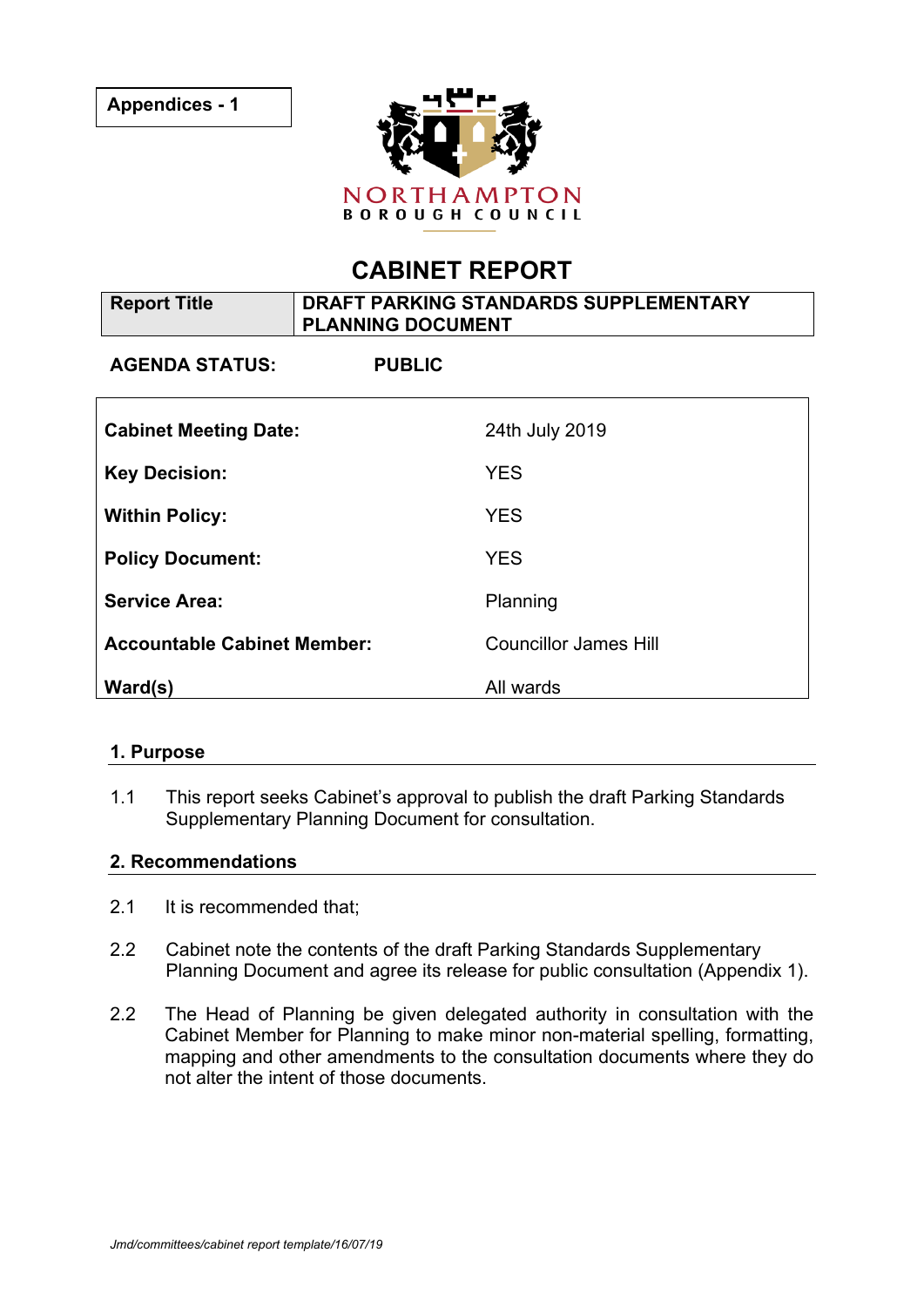#### **3. Issues and Choices**

## **3.1Report Background**

- 3.1.1 This Supplementary Planning Document (SPD) has been prepared to provide guidance for applicants and decision makers as to the appropriate amount of car parking necessary to support new development. The principles in this SPD will be used to guide schemes in making efficient use of land and resources, and to demonstrate good design.
- 3.1.3 This guidance provides further details on the implementation of policies contained in the submission draft Northampton Local Plan Part 2 and the West Northamptonshire Joint Core Strategy. It takes into consideration the objectives contained in the Central Area Action Plan and the relevant saved policies in the 1997 Northampton Local Plan.
- 3.1.4 The most recent parking standards document was issued by Northamptonshire County Council in September 2016 and is a material consideration in the determination of planning applications. This SPD will provide additional guidance to the Northamptonshire County Council standards, and will still refer to aspects of the Northamptonshire County Council standards. The County guidance covers the whole of Northamptonshire, and as such the particular needs of a large urban town differ from those of the rural districts and within Northampton town itself.
- 3.1.5 The SPD reflects the local circumstances, context and requirements for individual developments and the local area and expands on the previous parking standards. The previous countywide parking standards, Parking SPG (March 2003) focused on setting a maximum parking standard. This was introduced as part of the Government's Sustainable Development Strategy, which recognised that the continued growth in road transport would have harmful social, environmental and economic effects. Parking was used as a demand management tool thereby using a lack of available parking to encourage drivers to use other modes of transport and move away from car ownership. This model of parking control has not proved effective and car usage has continued to rise, which has led to car parking issues within many residential developments. The parking standards outlined in this document will be set as minima; this is to encourage well designed, adequate and convenient parking as part of a development, whilst also actively encouraging a modal shift to alternative modes of transport where journeys are appropriate and choices are available.
- 3.1.6 The SPD will refer to the recent Parking Standards issued by Northamptonshire County Council in relation to Use Classes. The aim of producing a new comprehensive Parking Standards Supplementary Planning Document (SPD) is to cover all planning and local uses within the Borough. The SPD expands the Northamptonshire County Council standards to incorporate parking design considerations and also considers new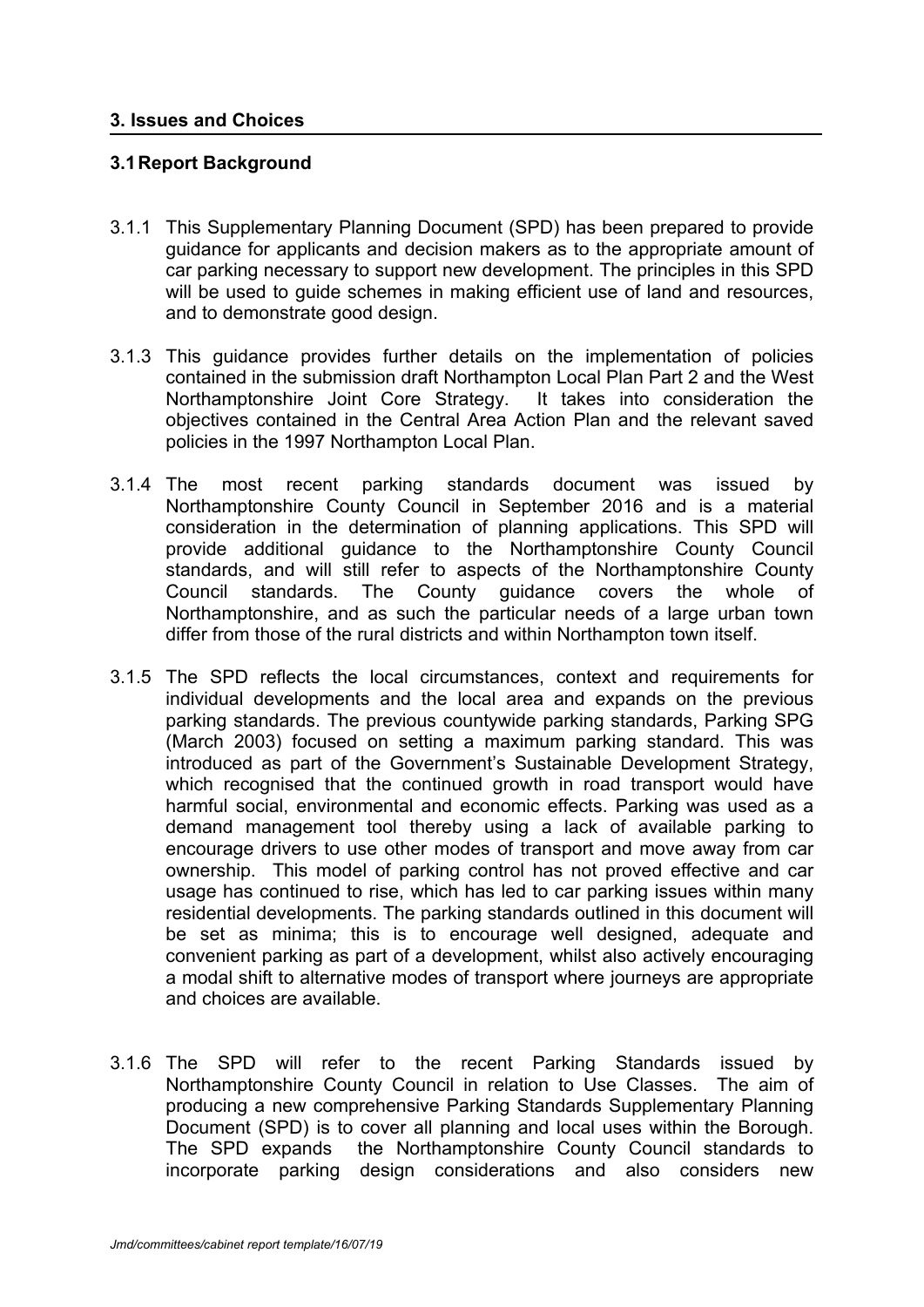technologies such as electric vehicles and the infrastructure required for these.

3.1.7 Following on from public consultation, and any subsequent revisions to the SPD, the Council will need to adopt the document, which requires the publication of an Adoption Statement, make the document available for general inspection, and publish the documents on the website.

## **3.2 Planning process**

- 3.2.1 Car ownership is high in Northampton and is expected to grow over the coming years. Many parts of the Borough suffer from congestion and insufficient parking. Therefore it is important that future development provides adequate well designed and convenient parking. This SPD will be used to guide developers and planning applicants on addressing and managing these issues.
- 3.2.2 The SPD will provide guidance on the appropriate amount of car parking necessary to support new development. Since it also includes guidance for the design and layout of residential car parking, this has the benefit of bringing the standards and design guidance into one document.

## **3.3 Public consultation**

3.3.1 Cabinet is requested to approve this consultation draft SPD, to enable a formal 8 week public consultation exercise to take place from  $8<sup>th</sup>$  August to  $3<sup>rd</sup>$ October 2019. This timescale accords with the legal requirements contained in the Planning & Compulsory Purchase Act 2004 (updated 2008).

# **3.4 Choices (Options)**

## **Option 1: Approve the draft SPD attached in Appendix 1 for consultation**

- 3.4.1 The draft SPD can be issued for consultation. Once representations have been considered it can, if necessary, be amended and then adopted. It will provide the necessary updated guidance and clarification to developers and applicants so that they are clear about what needs to be provided, in terms of parking provisions and design.
- 3.4.2 This SPD will strengthen the Council's negotiating position in seeking to ensure that the relevant parking provisions, which have been identified as a direct result of the proposal, are fully justified. It will also provide greater clarity in respect of the negotiation process and assist in accelerating the process of determining planning applications.

## **Option 2: Do not agree to consult**

3.4.3 The Council will continue to rely entirely on using the Parking Standards issued by Northamptonshire County Council. This guidance is county wide and as such applies the same standards to rural village and town centres and these standards are open to interpretation. Clearer justification is required to assist in the decision making process. This option is not recommended.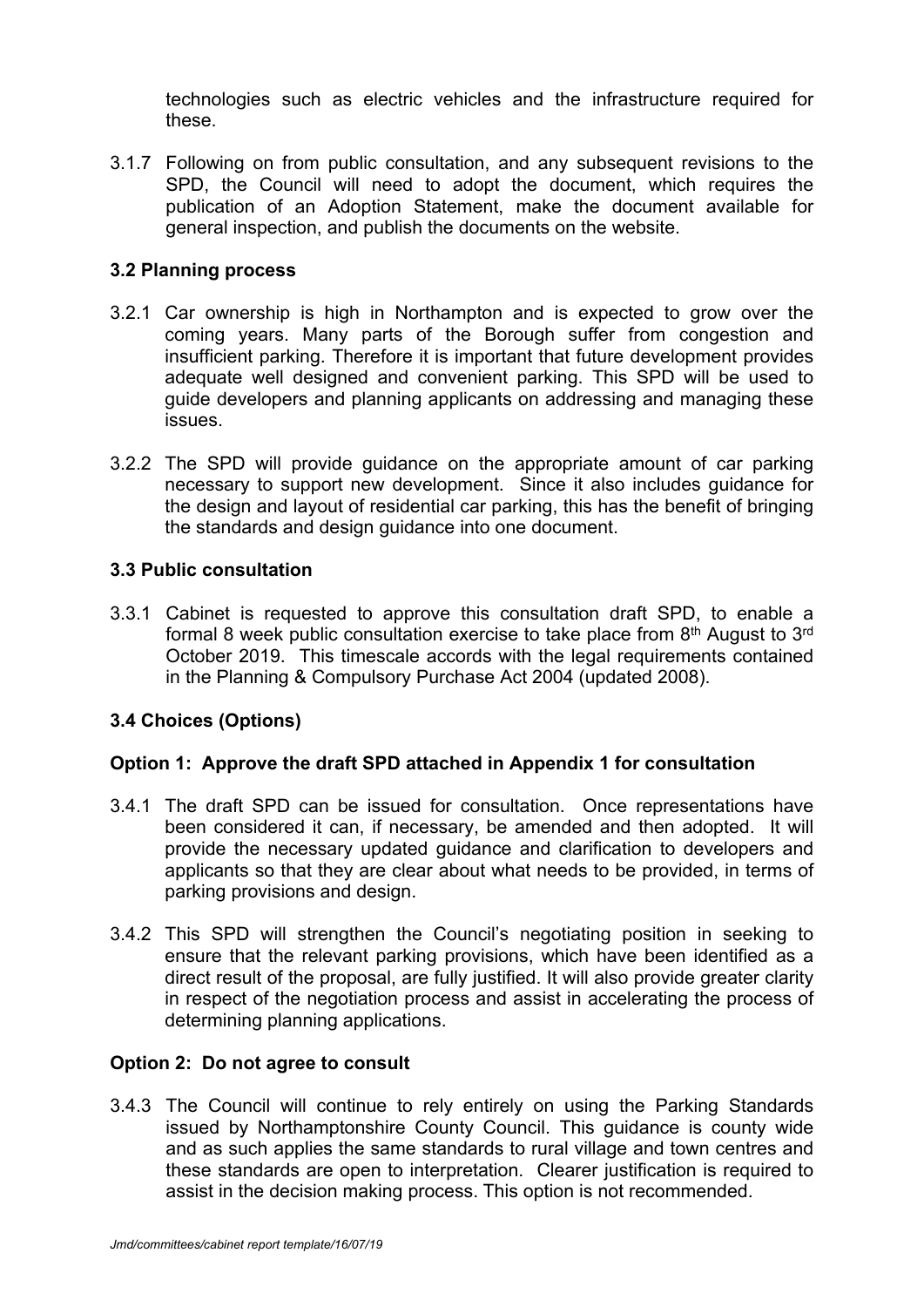# **4.1 Policy**

- 4.1.1 The draft Parking Standards SPD sets out the principles for parking provision and design, which have been shaped by the policies in the submission draft Northampton Local Plan Part 2, the West Northamptonshire Joint Core Strategy, the Northampton Central Area Action Plan, the Northampton Local Plan 1997 and the National Planning Policy Framework.
- 4.1.2 The SPD will be a material consideration in the determination of planning applications.

## **4.2 Resources and Risk**

4.2.1 Financial Implications – none. The Guide will be one of the many tools used to determine planning applications.

## **4.3 Legal**

4.3.1 The draft document has been produced in accordance with the relevant planning regulations contained in the Planning and Compulsory Purchase Act 2004 (as amended 2012). Once adopted as a Supplementary Planning Document, it will become a significant material consideration in the determination of planning applications.

## **4.4 Equality and Health**

4.4.1 There are no equality and / or diversity implications arising from the proposed recommendation of this report. Both the submission draft Northampton Local Plan and the Joint Core Strategy have been subject to an Equality Impact Assessment. A separate assessment for this SPD is not therefore required.

## **4.5 Consultees (Internal and External)**

- 4.5.1 Internal colleagues within the following sections assisted in shaping the document: Development Management.
- 4.5.2 Public consultation: A formal 6 week public consultation will be undertaken.

## **4.6 How the Proposals deliver Priority Outcomes**

4.6.1 The implementation of this document by developers and Development Management officers will result in an effective planning process and the provision of appropriate parking infrastructure to service new development and mitigate adverse impact. By clarifying and increasing the effectiveness of determining planning applications, the Council will meet its priorities in delivering excellent customer service and in delivering value for money services.

## **4.7 Other Implications**